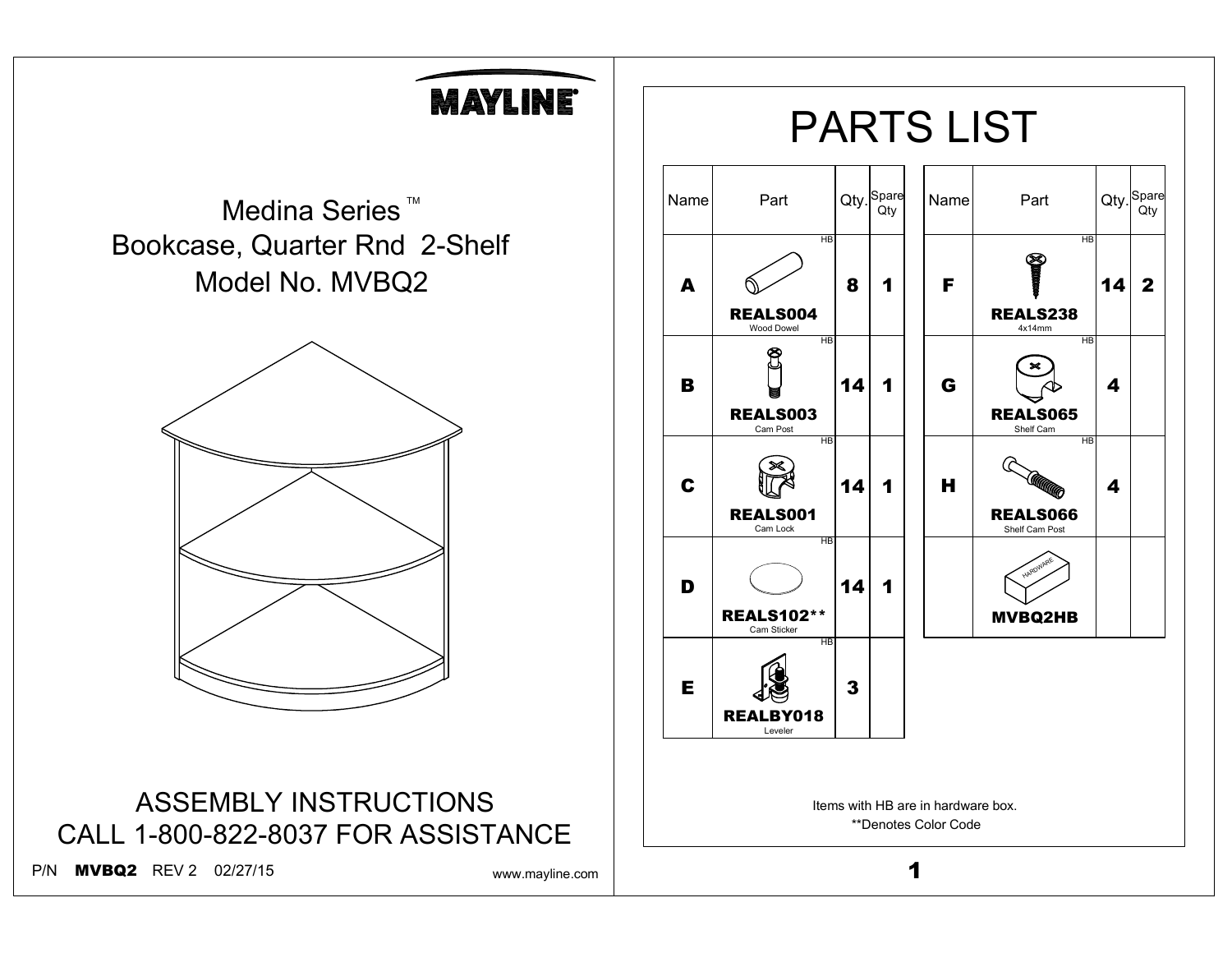

## **IMPORTANT!**

**Review ALL instructions before beginning assembly**. These instructions are provided to avoid problems that may occur from improper assembly or installation. Mayline and/or its distributor are not responsible for failure resulting from improper assembly or installation of this product. Moreover, all warranties are void for failure to follow these assembly instructions.

 $(1)$  Insert the Cam Post (B) and Wood Dowel (A) into Right Side Panel (M). Attach Right Side Panel (M) to Bottom (O) by turning Cams (C). Insert the Cam Post (B) and Wood Dowel (A) into Left Side Panel (L). Then Attach Right Side Panel (M) and Bottom (O) to Left Side Panel (L) by turning Cams (C).